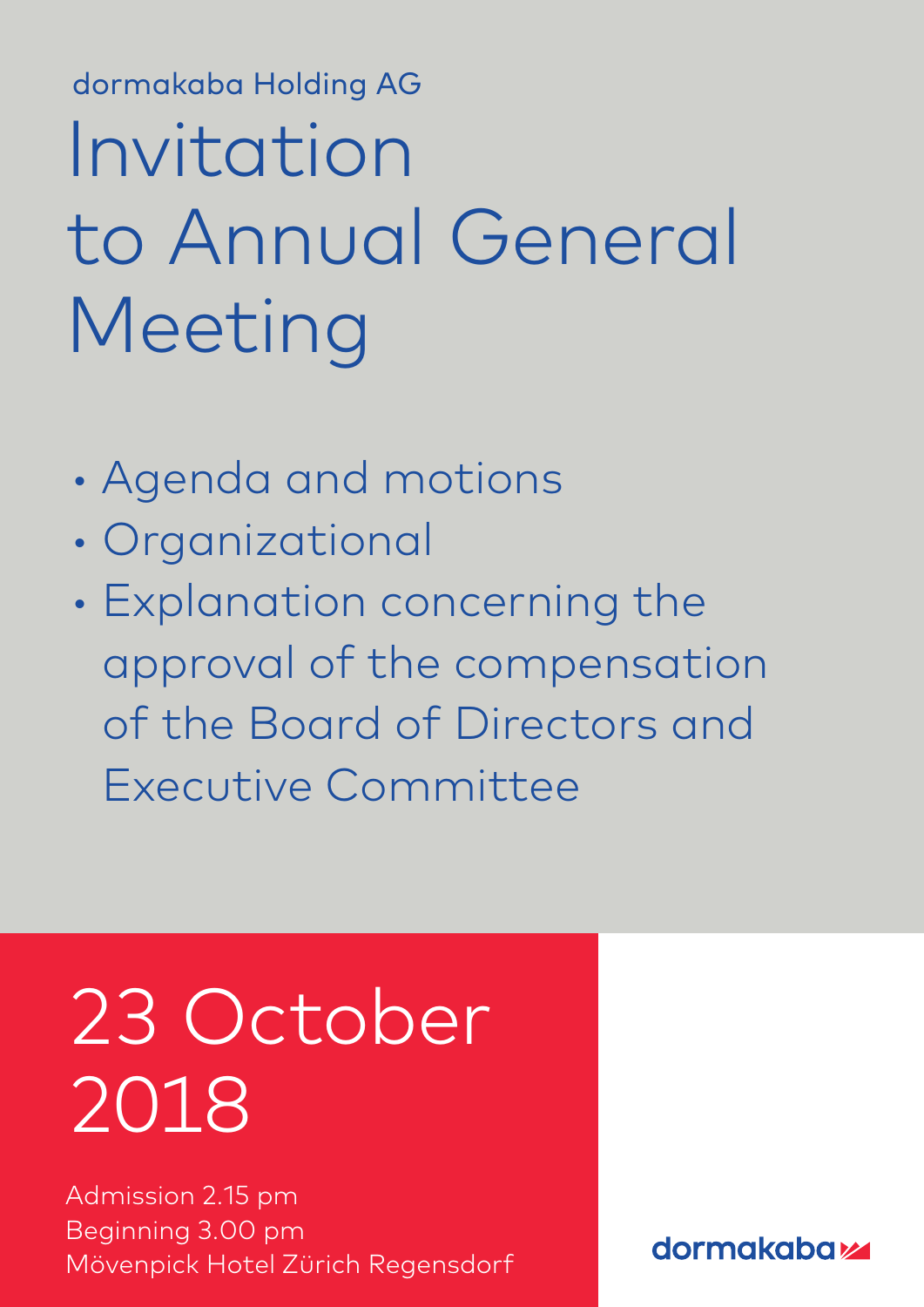# Agenda and motions

### **1. Reporting on the Financial Year 2017/18**

**1.1 Approval of the Financial Statements** (including Group and Holding financial statements) **and the Corporate Governance Report for the Financial Year 2017/18,** as well as acknowledgement of the reports of the statutory auditors.

The Board of Directors proposes that the Financial Statements (including Group and Holding financial statements) and the Corporate Governance Report for the financial year 2017/18 be approved.

#### **1.2 Advisory Vote on the Compensation Report 2017/18**

The Board of Directors proposes that the Compensation Report 2017/18 be ratified in a non-binding advisory vote.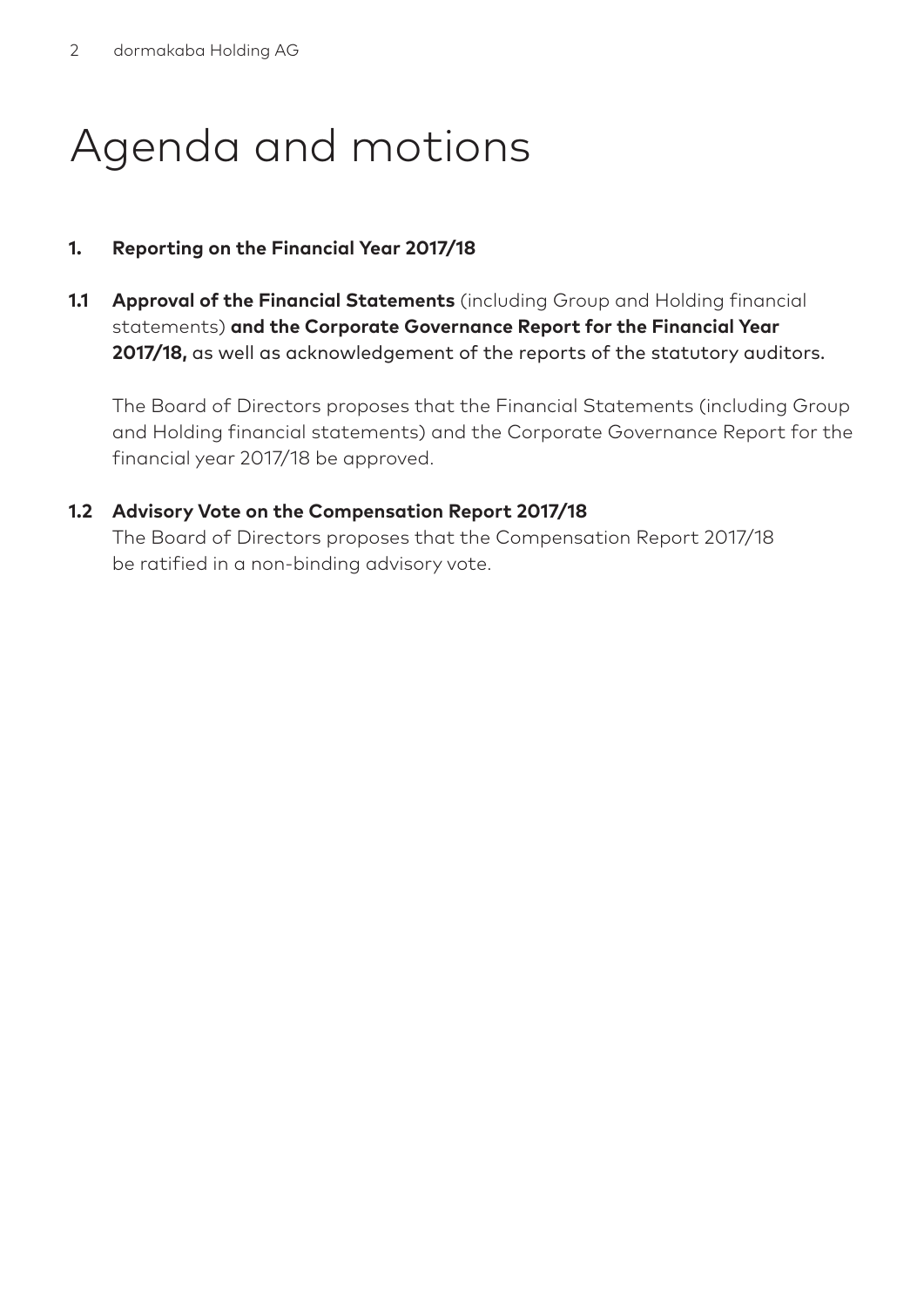### **2. Appropriation of Retained Earnings of dormakaba Holding AG**

The Board of Directors proposes that the retained earnings at the Annual General Meeting's disposal, i.e.

|                                                                 | CHF million |
|-----------------------------------------------------------------|-------------|
| Unappropriated retained earnings at the beginning of the period | 3019        |
| Allocation from reserves for own shares                         | 9.0         |
| Net profit for the period                                       | 61.1        |
| Unappropriated retained earnings at the end of the period       | 372.0       |
| Allocation from reserves from capital contribution              | 63.0        |
| <b>Total at the Annual General Meeting's disposal</b>           | 435.0       |

be appropriated as follows:

|                                                      | <b>CHF</b> million |
|------------------------------------------------------|--------------------|
| Distribution from reserve from capital contribution* | 63 O               |
| To be carried forward                                | 372 O              |
| Total at the Annual General Meeting's disposal       | 435.0              |

\* Calculated based on the number of shares as at 30 June 2018. The total amount of the distribution depends on the number of shares entitled to dividend as at 24 October 2018. Treasury shares are not entitled to dividend payout.

The Board of Directors proposes to the Annual General Meeting, instead of a dividend distribution out of retained earnings, a distribution out of reserve from capital contribution of CHF 15.00 per share. As last year the distribution may be effected out of reserve from capital contribution free of the Swiss withholding tax of 35 %. Shares of dormakaba Holding AG purchased until 24 October 2018 will entitle to distribution. Beginning on 25 October 2018, the shares will be traded ex-dividend. Subject to the approval of the proposal by the Annual General Meeting, the distribution will be settled as from 29 October 2018.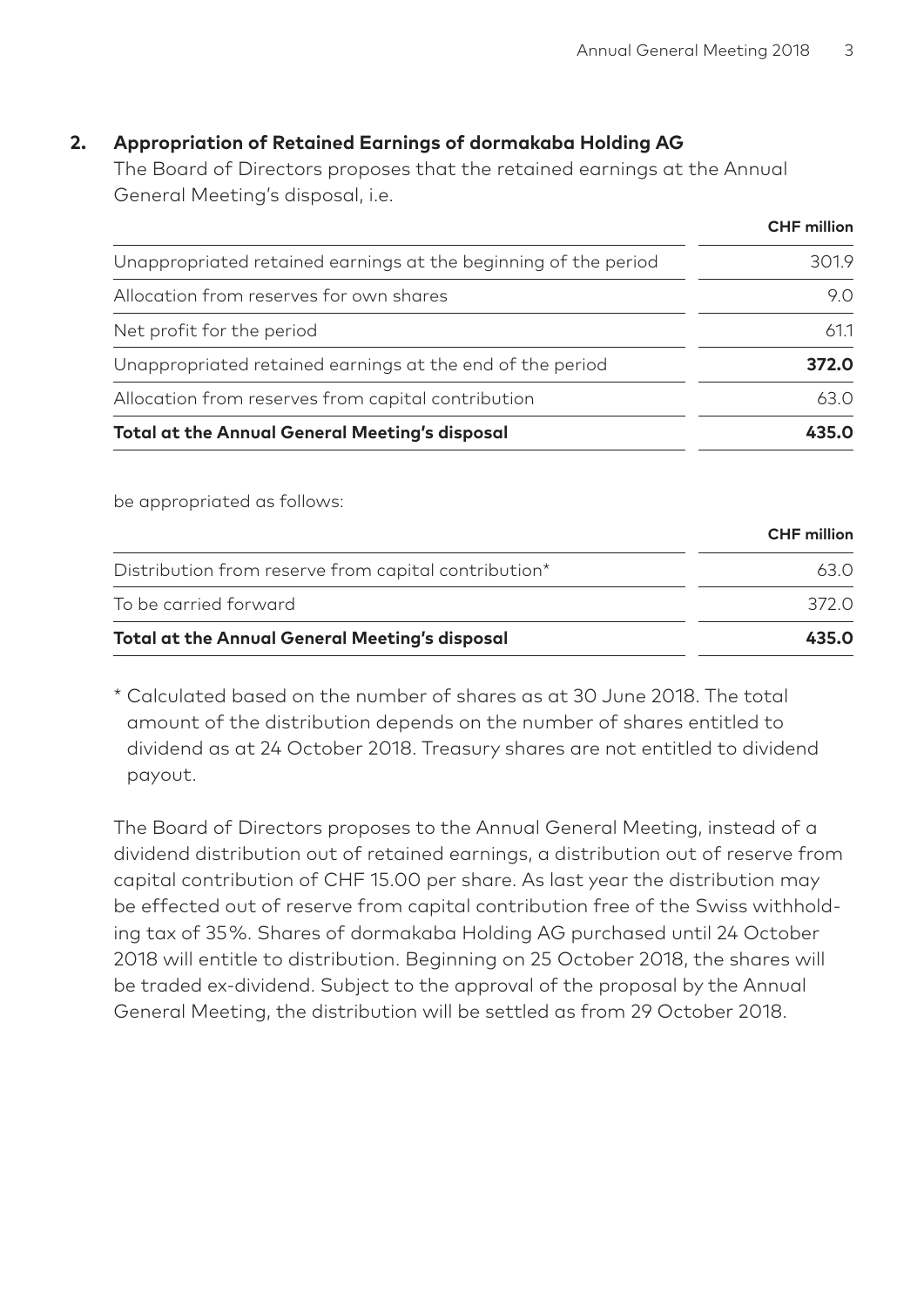### **3. Discharge of the Board of Directors and of the Management**

The Board of Directors proposes that discharge be granted to the members of the Board of Directors and of the Management for their acts in the financial year just ended.

#### **4. Elections to the Board of Directors**

The Board of Directors proposes to elect a new chairman of the Board of Directors, a new member of the Board of Directors and the re-election of the following current members of the Board of Directors for a further term of one year each (by way of separate election):

#### **4.1 New election of Riet Cadonau**

as a member and as the chairman in the same vote

- **4.2 New election of Jens Birgersson\*** as a member
- **4.3 Re-election of Rolf Dörig** as a member
- **4.4 Re-election of Stephanie Brecht-Bergen** as a member
- **4.5 Re-election of Daniel Daeniker** as a member
- **4.6 Re-election of Karina Dubs-Kuenzle** as a member
- **4.7 Re-election of Hans Gummert** as a member
- **4.8 Re-election of John Heppner** as a member
- **4.9 Re-election of Hans Hess** as a member
- **4.10 Re-election of Christine Mankel** as a member

\* Further details are available online at: go.dormakaba.com/agm2018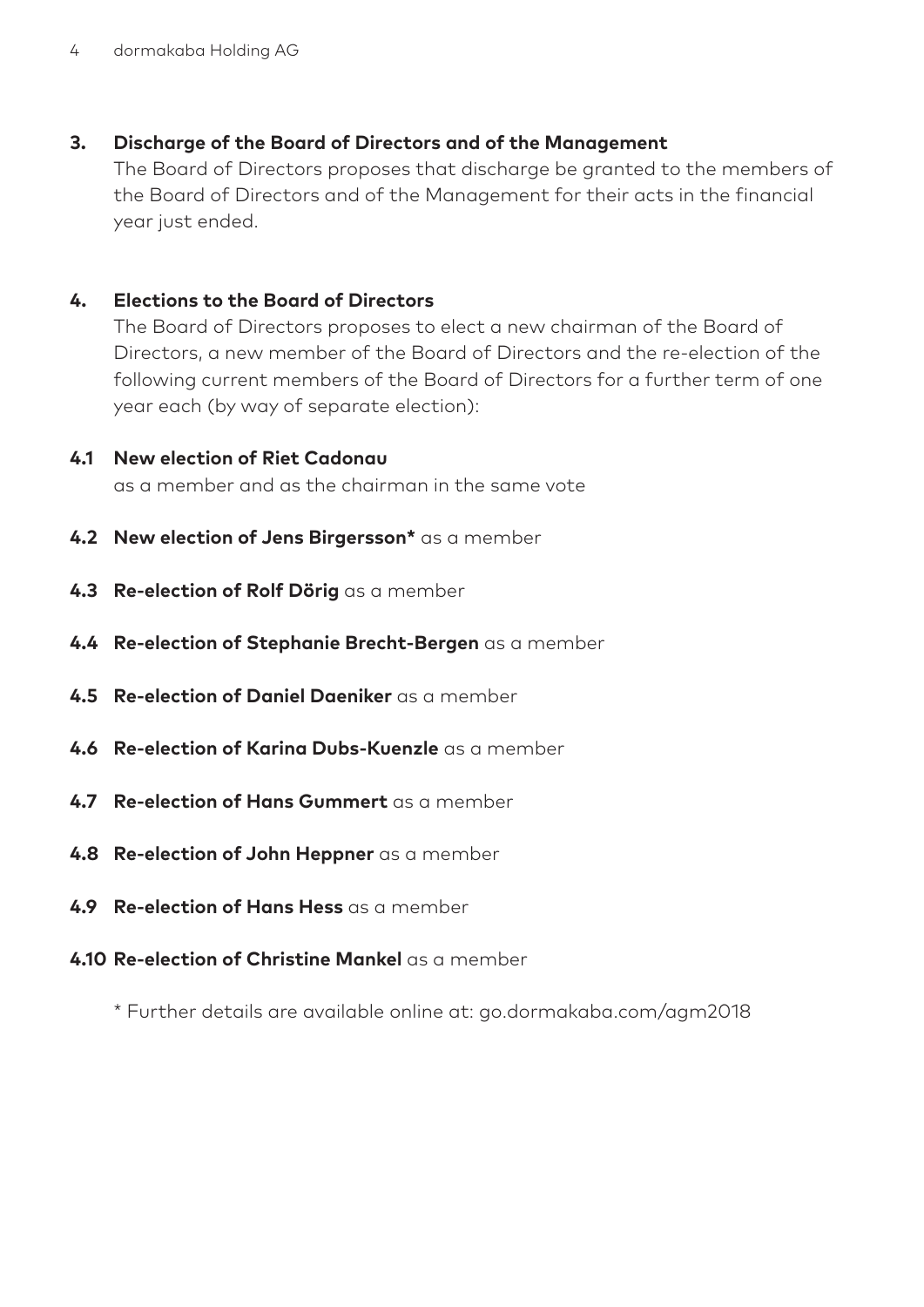#### **5. Elections to the Compensation Committee**

The Board of Directors proposes to elect the following members of the Compensation Committee for a term of one year each (by way of separate election):

- **5.1 Re-election of Rolf Dörig** as a member
- **5.2 Re-election of Hans Gummert** as a member
- **5.3 Re-election of Hans Hess** as a member

The Board of Directors intends to appoint Rolf Dörig (in case of his re-election) as Chairman of the Compensation Committee.

**6. Appointment of PricewaterhouseCoopers AG as Statutory Auditors**

The Board of Directors proposes the re-election of PricewaterhouseCoopers AG, Zurich, as statutory auditors for a further term of one year.

### **7. Appointment of Andreas Keller as Independent Proxy**

The Board of Directors proposes the election of Andreas Keller, Zurich, as independent proxy for a further term of one year.

# **8. Approval of the Compensation of the Board of Directors and the Executive Committee**

# **8.1 Approval of the Compensation of the Board of Directors**

The Board of Directors requests approval of a maximum total compensation amount for the Board of Directors of CHF 2,190,000 for the period from the 2018 Annual General Meeting until the 2019 Annual General Meeting.

# **8.2 Approval of the Compensation of the Executive Committee**

The Board of Directors requests the approval of a maximum aggregate amount of CHF 5,500,000 for the fixed basic compensation of the Executive Committee and of CHF 12,500,000 for the variable compensation of the Executive Committee, which makes a maximum total compensation amount of CHF 18,000,000 for financial year 2019/20.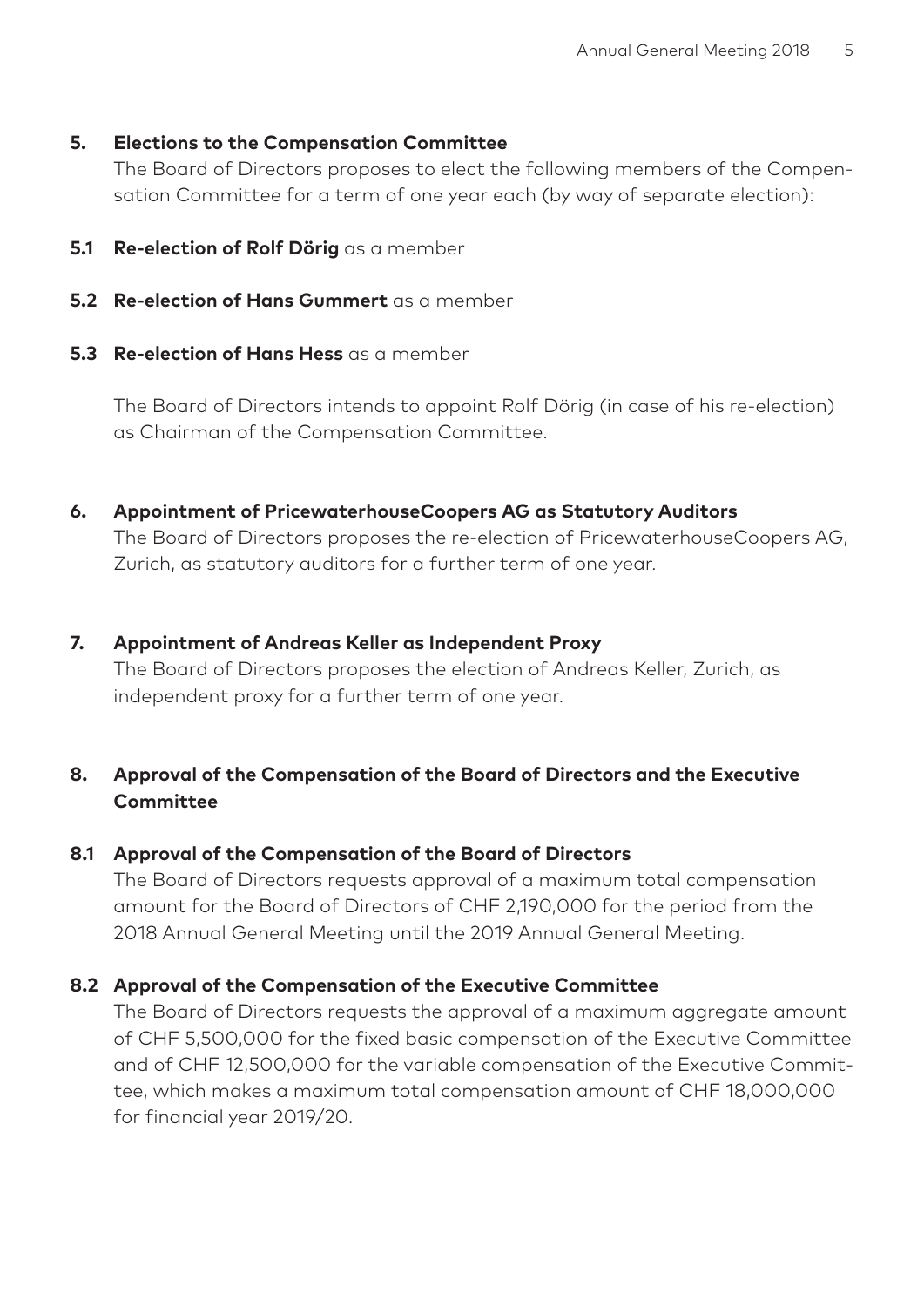# Organizational

#### **Documentation**

The Annual Report for 2017/18 consisting of

- Financial Statements 2017/18 (including Group and Holding financial statements)
- Corporate Governance Report 2017/18
- Compensation Report 2017/18

as well as the original reports of the statutory auditors are available for review by shareholders at the company's headquarters at Hofwisenstrasse 24, 8153 Rümlang, Switzerland. The information is also published online at www.report.dormakaba.com/2017\_18.

#### **Admission Tickets**

Shareholders entered in the share register with voting rights until 15 October 2018 will receive the invitation to the Annual General Meeting including the proposals of the Board of Directors by mail. Upon return of the reply form, the shareholders will be sent the admission ticket and voting slips. **No entries will be made in the share register from 16 to 23 October 2018.** Owners of registered shares who sell their shares prior to the Annual General Meeting will no longer be eligible to vote. Shareholders who sell or buy portions of their shares are kindly requested to have their admission ticket replaced at the information desk on the day of the Annual General Meeting.

#### **Representation/Proxy**

Shareholders who cannot personally attend the Annual General Meeting may be represented as follows:

– by another **shareholder** who is entered in the share register: Please order your admission ticket, complete the proxy form on the reverse side of the admission ticket and submit it to the proxy holder together with the voting slips,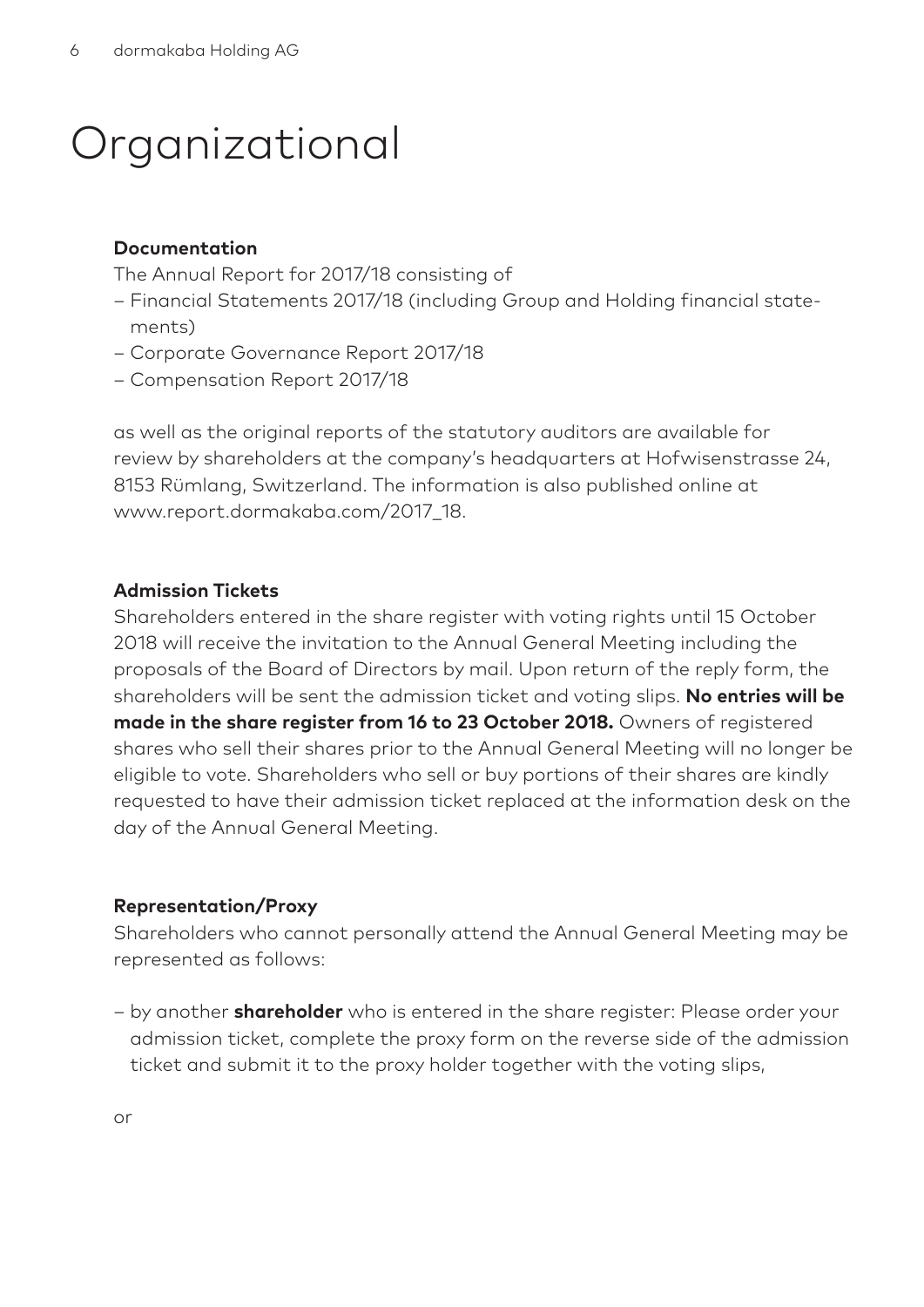– by the **independent proxy,** Andreas Keller, attorney-at-law, Gehrenholzpark 2g, 8055 Zürich, Switzerland. The enclosed reply form constitutes a power of attorney (there is no need to order an admission ticket). To the extent that no specific instructions are provided in the reply form, signature of the reply form grants general authorization to the independent proxy to vote in favor of the proposals submitted by the Board of Directors.

#### **Electronic Proxies and Instructions to the Independent Proxy**

Shareholders may register themselves online to be able to order their admission ticket, grant power of attorney and issue voting instructions to the independent proxy electronically until the close of the online voting period on 19 October 2018 at 3 p.m. Information to access the online voting platform are included on the reply form. Should you have any questions, please find contact information for support on the homepage of the platform. Shareholders who granted power of attorney and voting instructions electronically are not permitted to cast their votes at the Annual General Meeting in person, but can attend the Annual General Meeting as guests.

#### **Proxy Limitations**

We wish to draw the attention of our shareholders to § 10 of the Articles of Incorporation according to which a shareholder may only be represented by another shareholder or by the independent proxy.

The Annual General Meeting will be conducted in German, an English translation will be available.

#### **Timing**

2:15 p.m. Opening 3:00 p.m. Start of the Annual General Meeting 7:00 p.m. End of the event

#### **How to get there**

In line with our sustainability efforts, we ask our shareholders to use public transport. With your admission ticket, you will receive a special day ticket from the ZVV.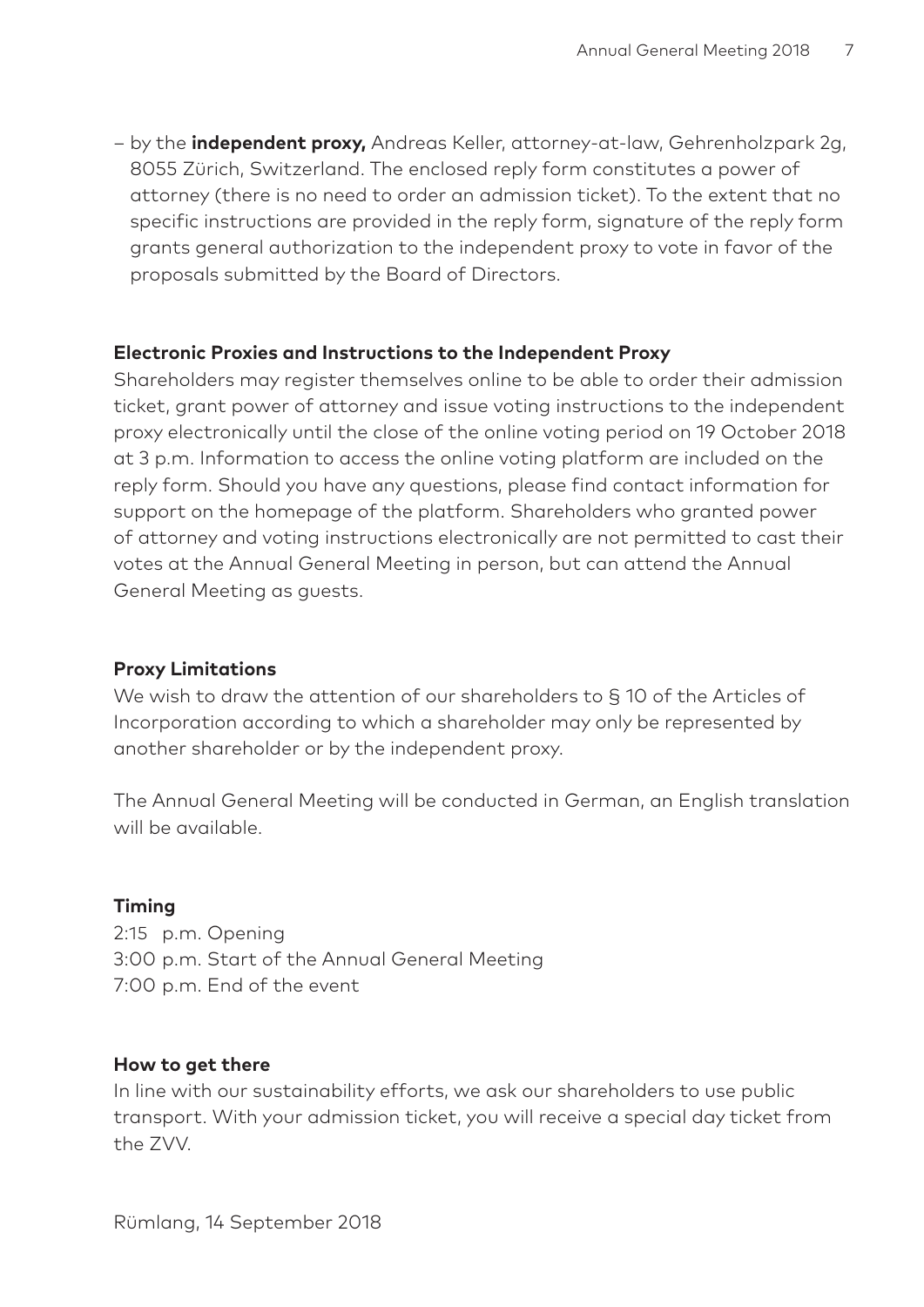# Explanation concerning the approval of the compensation of the Board of Directors and the Executive Committee

# Agenda item 8

# **Preface**

In line with the Ordinance Against Excessive Compensation in Listed Stock Companies (VegüV), the Board of Directors will submit the maximum total compensation amounts of the Board of Directors and the Executive Committee to shareholders' vote at this year's Annual General Meeting.

The approval of the maximum total compensation amount of the Board of Directors applies to the compensation period from the 2018 Annual General Meeting until the 2019 Annual General Meeting (agenda item 8.1).

The approval of the maximum total compensation amount of the Executive Committee applies to financial year 2019/20 and includes fixed and variable compensation elements (agenda item 8.2).

This document provides shareholders of dormakaba Holding AG with background information on the requested maximum amounts of compensation of the Board of Directors and the Executive Committee.

Further information about the compensation system and about the compensation awarded for the financial year 2017/18 can be found in the Compensation Report 2017/18. Shareholders will have the opportunity to express their opinion on the Compensation Report in a non-binding retrospective vote.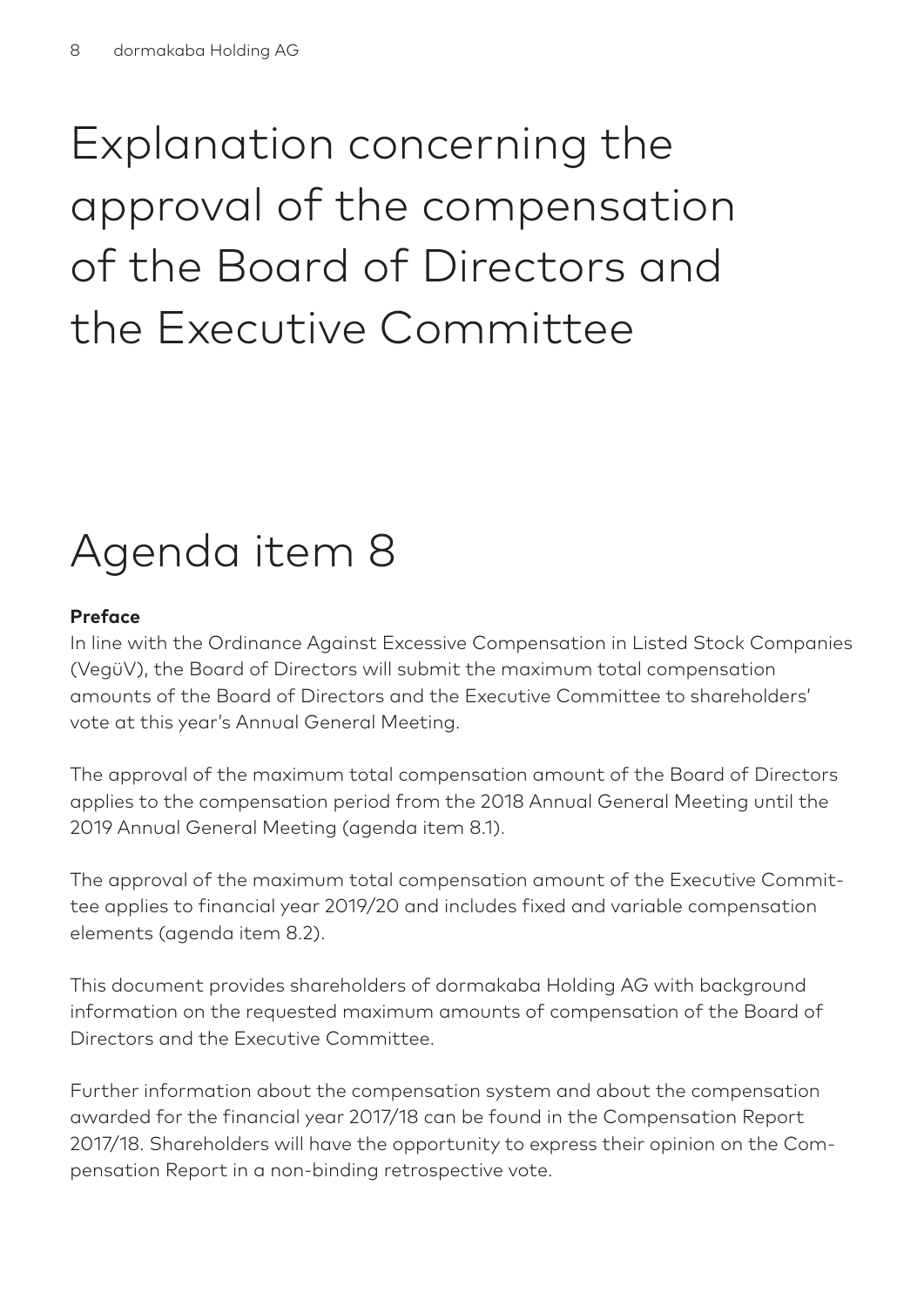The graphic below illustrates the structure of the shareholders' votes on compensation at the 2018 Annual General Meeting.



# **Agenda item 8.1 – Approval of the compensation of the Board of Directors**

#### **Request of the Board of Directors**

The Board of Directors requests approval of a maximum total compensation amount for the Board of Directors of CHF 2,190,000 for the period from the 2018 Annual General Meeting until the 2019 Annual General Meeting.

The proposal assumes that all proposed Board members (10 members) will be elected by the Annual General Meeting (previous compensation period from 2017 Annual General Meeting until 2018 Annual General Meeting: 10 members).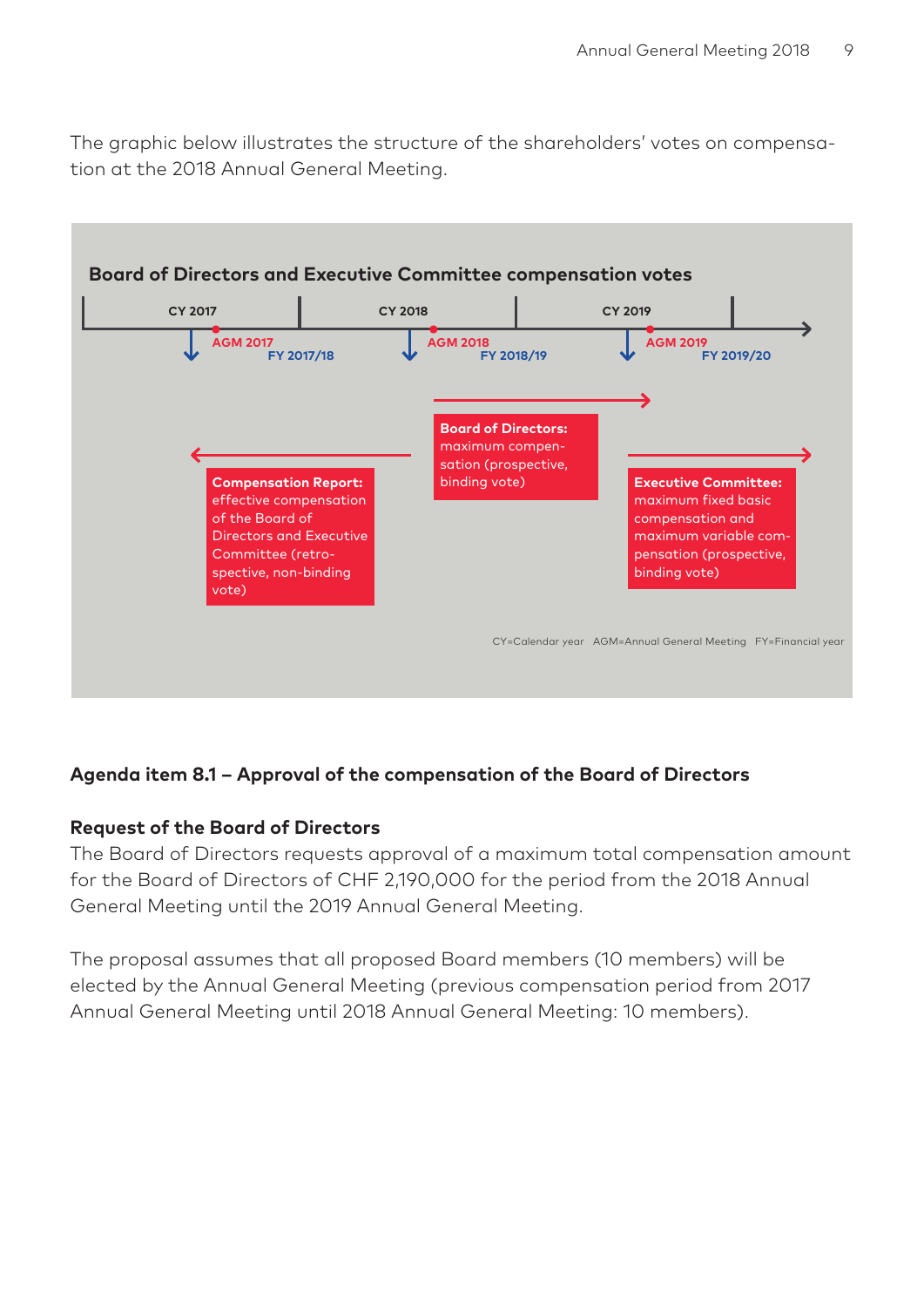#### **Explanation of the fundamentals of compensation for the Board of Directors**

The compensation policy applicable to the Board of Directors was reviewed and adjusted in financial year 2016/17 based on market data of other Swiss listed industrial companies comparable in size and complexity and is still valid for the upcoming period. To reinforce their independence, members of the Board of Directors receive only fixed compensation. They receive no variable or performance-based compensation, no stock options and no additional fees for attending Board or committee meetings. Board members do not receive any company pension or insurance benefits. The amount of compensation is determined annually by the Board of Directors based on the recommendation of the Compensation Committee according to the function, time and effort spent by the individual members to fulfill their tasks on the Board of Directors and its committees.

According to the current compensation directive, each member of the Board of Directors receives an annual cash compensation for the work on the Board of Directors and on the Board's committees. Additional fees are paid for performing additional special tasks assigned by the Board of Directors. A portion of the cash compensation can be allocated individually in form of restricted shares of dormakaba Holding AG if the respective Board of Directors member so decides. In addition, the members of the Board of Directors receive an allocation of restricted shares based on a fixed monetary amount. The fixed monetary amount is converted into a number of shares on the basis of the average closing share price during the five last trading days of the month preceding the payment of the compensation. All allocated shares are subject to a three-year blocking period.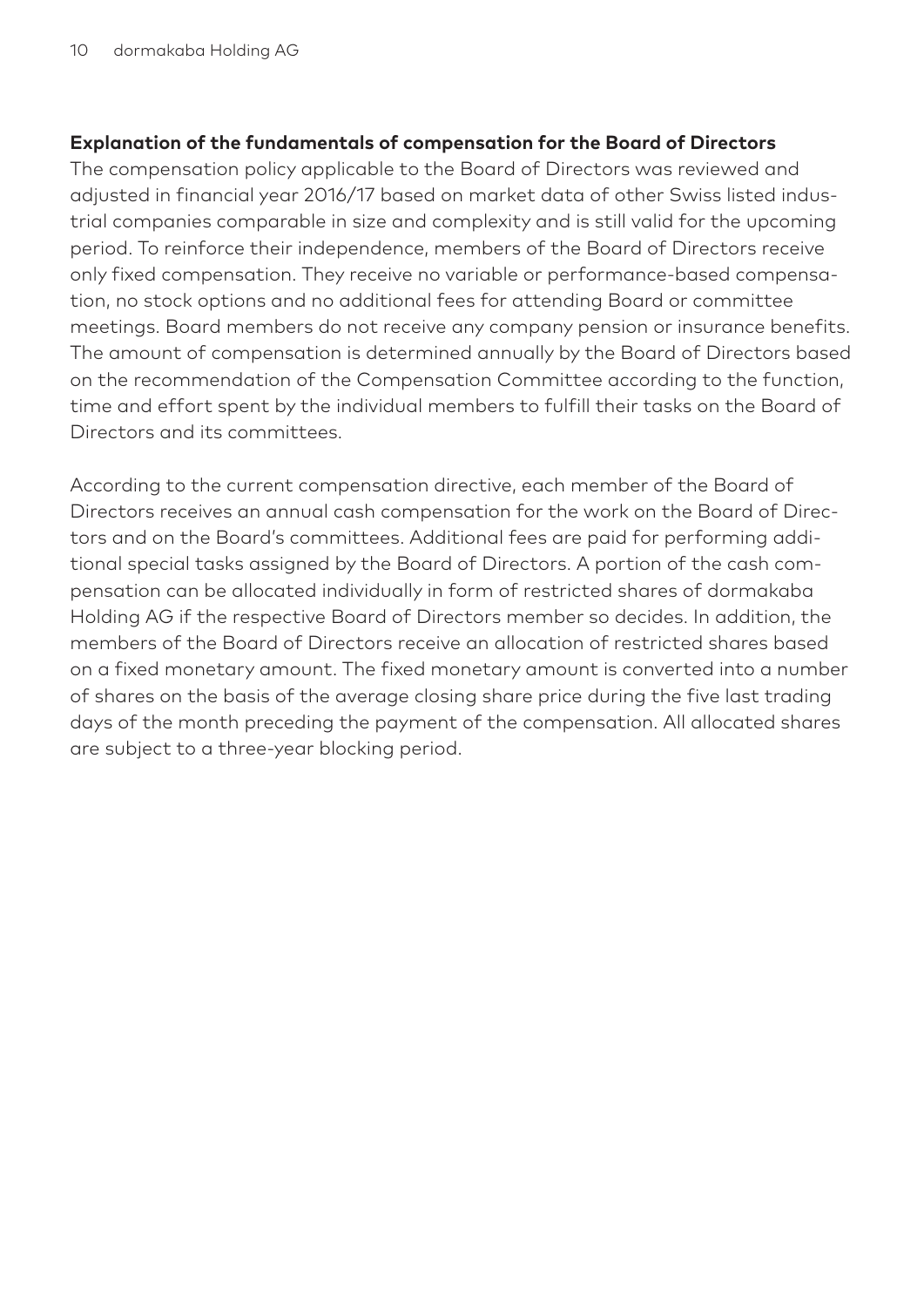The compensation model of the Board of Directors is summarized in the table below and includes an additional compensation component for the function of the Lead Independent Director, which is newly created as of the 2018 AGM.

| <b>Basic compensation</b> |                        | <b>Additional compensation</b> |                               |                       |                     |
|---------------------------|------------------------|--------------------------------|-------------------------------|-----------------------|---------------------|
| in CHF                    | Chairman<br><b>BoD</b> | Member<br><b>BoD</b>           | in CHF                        | Committee<br>Chairman | Committee<br>member |
| In cash                   | 330,000                | 90,000                         | Audit Committee               | 60,000                | 15,000              |
| In restricted shares      | 240.000                | 80,000                         | <b>Compensation Committee</b> | 45.000                | 10,000              |
|                           |                        |                                | Nomination Committee          | 45.000                | 10,000              |
|                           |                        |                                | Lead Independent Director     | 30,000                |                     |

The requested maximum total compensation of CHF 2,190,000 includes CHF 1,305,000 for cash compensation (incl. compensation for special tasks), CHF 720,000 for compensation in restricted shares, CHF 97,000 for estimated social security contributions and a reserve of 3 % of the total amount to compensate for any unforeseeable circumstances. The requested amount of CHF 2,190,000 is lower than the maximum total compensation amount approved by the shareholders for the previous compensation period from the 2017 Annual General Meeting until the 2018 Annual General Meeting. This is due to the fact that the Chairman of the Board will not receive any compensation for his function on the Board of Directors, as long as he acts in a dual role Chairman and CEO.

The calculation of the total compensation for members of the Board of Directors considers the compensation of the company and that of any of its Group companies. The approved compensation can therefore be paid by the company or any of its Group companies.

# **Agenda item 8.2 – Approval of the compensation of the Executive Committee**

# **Request of the Board of Directors**

The Board of Directors requests the approval of a maximum aggregate amount of CHF 5,500,000 for the fixed basic compensation of the Executive Committee and of CHF 12,500,000 for the variable compensation of the Executive Committee, which makes a maximum total compensation amount of CHF 18,000,000 for financial year 2019/20.

The proposal of the Board of Directors has been calculated based on the current Executive Committee composition.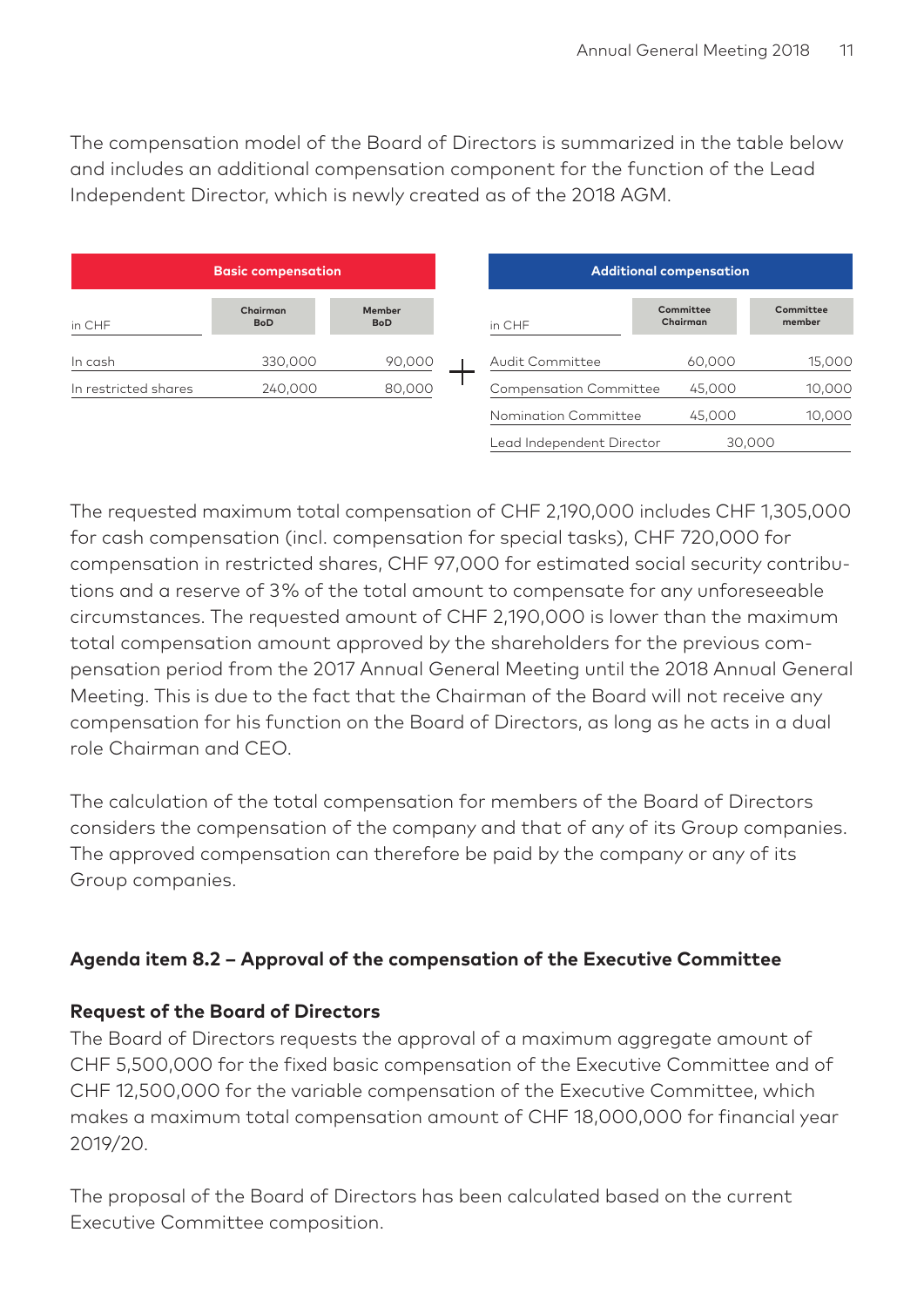### **Explanation of the fundamentals of compensation for the Executive Committee**

The following guiding principles apply in determining the compensation of the individual members of the Executive Committee:

- Annual base salary is set by reference to the market median in the relevant national or regional market (benchmarks based on data of Korn Ferry Hay Group).
- Variable compensation (short- and long-term) amounts to at least 50 % of the total direct compensation.
- The portion of compensation delivered in shares (long-term variable compensation) shall be increased in coming years to up to 30 % of total direct compensation.
- The total direct compensation shall stay within the range defined by dormakaba of –20 % to +35 % of the market median.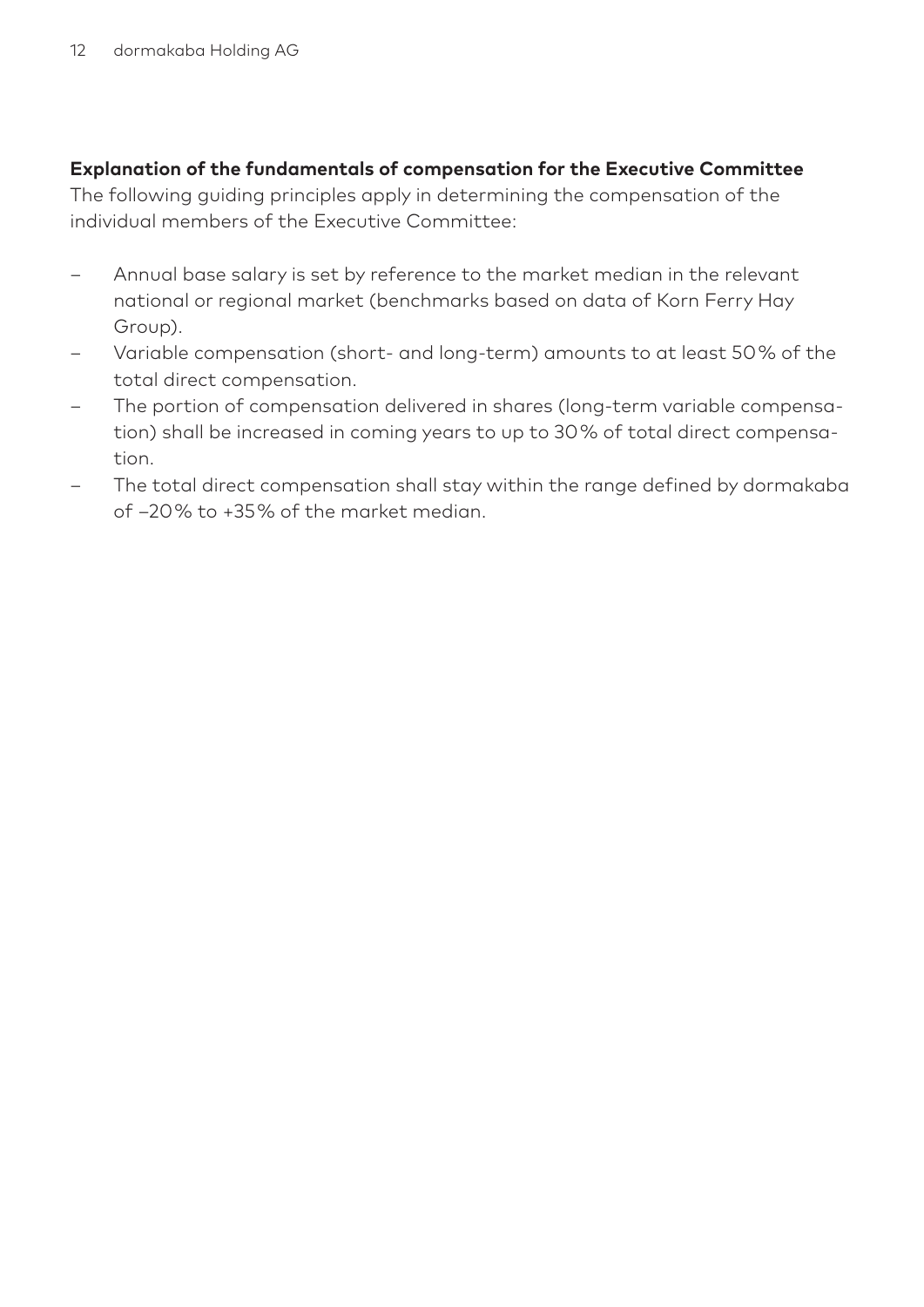The compensation amounts proposed and submitted to vote have been calculated based on the following assumptions:

- The annual base salary of the individual Executive Committee members is not expected to change substantially compared to preceding year.
- The short-term variable compensation amounts to a maximum of 150 % of the annual base salary. It is further assumed that the basis for short-term incentives (comparison of effective annual financial results to those of the preceding year) will remain unchanged. The maximum possible amount has been requested for approval.
- The maximum grant value under the long-term incentive plan, which includes restricted shares and performance share units (a conditional right to a certain number of shares after the vesting period). The vesting of the performance share units will depend on the consolidated earnings per share growth over the three-year performance period and on the relative total shareholder return compared to the companies of the Swiss Market Index Mid (SMIM).
- Linear development of the employer contributions to social insurance and pension plan in relation to the fixed and variable compensation elements.
- Inclusion of a reserve of 10 % in each of the compensation elements to cover any unforeseeable circumstances such as currency fluctuations and share price development (which impacts the value of vested share awards and the value of employer contributions to social insurance).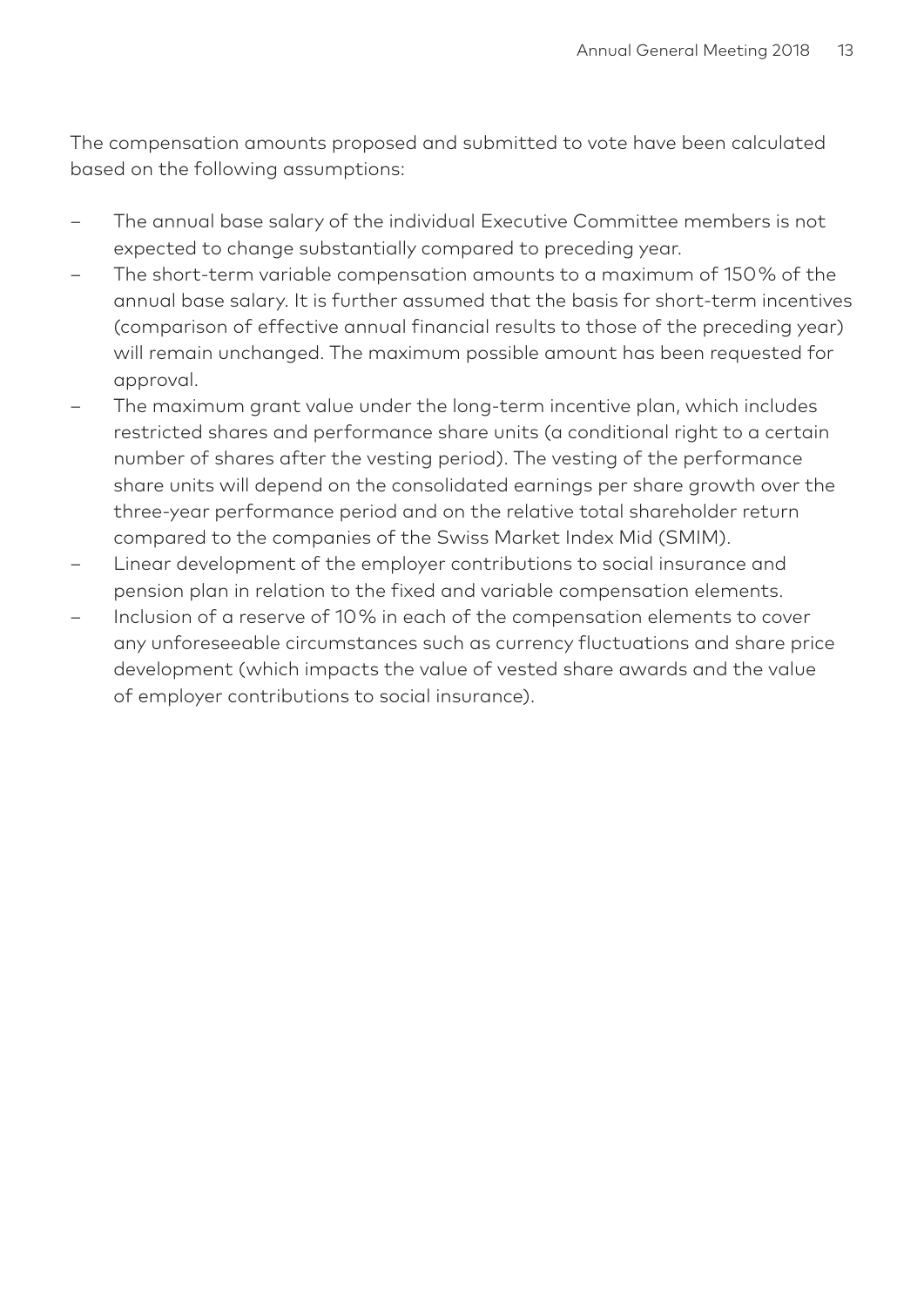The table below illustrates the development of the compensation of the Executive Committee:

| <b>Financial year/CHF</b>                                      | 2017/18<br>maximum<br>approved | 2017/18<br>effective | 2019/20<br>maximum<br>approved | 2019/20<br>maximum<br>requested |
|----------------------------------------------------------------|--------------------------------|----------------------|--------------------------------|---------------------------------|
| Fixed basic<br>compensation                                    | 5,730,000                      | 5,631,551            | 6,100,000                      | 5,500,000                       |
| Variable<br>compensation                                       | 12,500,000                     | 9,016,085            | 13,400,000                     | 12,500,000                      |
| Total                                                          | 18,230,000                     | 14,647,636           | 19,500,000                     | 18,000,000                      |
| <b>Total requested compensation</b><br>(including 10% reserve) |                                |                      |                                | 18,000,000                      |

On this basis, the following is proposed for the Executive Committee:

- Maximum aggregate fixed compensation including social insurance and pension contributions as well as other benefits of CHF 5,500,000.
- Maximum aggregate variable compensation including social insurance and pension plan contributions of CHF 12,500,000.
- Total requested aggregate compensation amount of CHF 18,000,000. Compared with the maximum compensation for financial year 2018/19, the requested amount of total compensation for the Executive Committee is lower due to the reduction of the number of Executive Committee members between the two periods.

The calculation of the total compensation amount for members of the Executive Committee considers any compensation of the company and that of any of its Group companies. The approved compensation can therefore be paid by the company or any of its Group companies.

dormakaba Holding AG – the Board of Directors